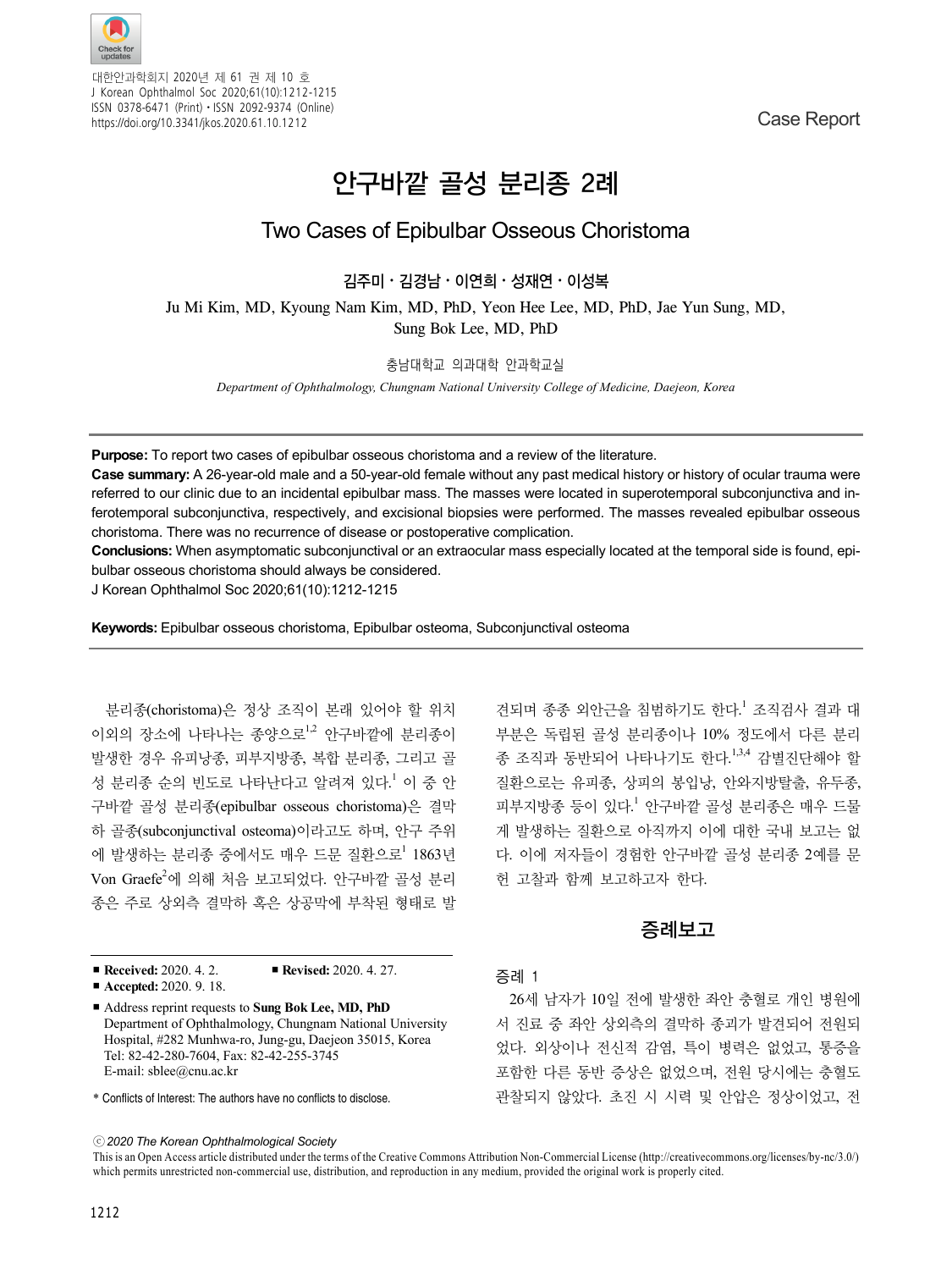안부에 결막하 종괴 이외의 특이 소견은 없었다. 좌안 상이 측 결막에 7 × 6 mm 크기의 비교적 경계가 명확한 융기된 고형성 종괴가 관찰되었다(Fig. 1A). 국소마취하 결막아래 종괴를 절제생검하였다. 종괴는 육안상 6 × 5 mm 크기의 백색의 원반형 조직이었다(Fig. 1B). Hematoxylin and eosin 염색을 이용한 병리조직검사에서 성숙된 골조직이 확인되 었고 최종적으로 안구바깥 골성 분리종으로 진단되었다 (Fig. 1C). 환자는 절제생검 이후 특별한 불편감을 호소하 지 않았으며 1년 뒤까지 재발 소견은 없었다.

#### 증례2

50세 여자가 두통에 대한 뇌 자기공명영상검사 후 우연 히 발견된 좌측 안와의 종괴로 전원되었다. 외상이나 전신 적 감염, 특이 병력은 없었다. 안와 단층촬영검사 결과 좌 안 근원추 내에 해면혈관종이 있었으며 하이측 안구바깥에 서 5 mm 크기의 석회화 병변이 발견되었다(Fig. 2A). 시력 및 안압은 정상이었다. 하이측의 석회화 병변은 안구 적도 부 근처에 위치하여 육안상으로 보이지 않았으나 아래눈꺼 풀 외측에서 깊게 위치하는 단단하고 유동성이 있는 종괴 가 촉지되었다. 전신마취하 좌안의 해면혈관종 제거수술을



**Figure 1.** Case 1. (A) The clinical appearance of the left eye in a 26-year-old man with epibulbar osseous choristoma (arrow). (B) Intraoperative image of resection of the epibulbar osseous choristoma. Grossly, the excised lesion has a bony consistency and revealed a  $6 \times 5 \times 2 \text{ mm}^3$ , whitish discoid mass. (C) Pathology specimen shows mature bone with Haversian canals (black arrow) and osteocytes (red arrows, hematoxylin and eosin stain  $[x 200]$ ).

하기로 하였고 동시에 하이측의 석회화 병변도 절제생검하 기로 하였다. 안구 하이측 결막아래에 위치한 종괴는 5 × 5 mm 크기의 백색 판형 조직이었다(Fig. 2B). Hematoxylin and eosin 염색을 이용한 병리조직검사에서 최종적으로 안 구바깥 골성 분리종으로 진단되었다(Fig. 2C). 환자는 절제 생검 이후 특별한 불편감을 호소하지 않았으며 술 후 6개 월까지 재발 소견은 없었다.

## 고 찰

안구바깥 골성 분리종(epibulbar osseous choristoma)은 정상 골조직이 결막 또는 상공막에 종괴 형태로 나타나는 것 으로 1863년 Von Graefe<sup>2</sup>에 의해 결막하 골종(subconjunctival osteoma)이라는 명칭으로 처음 보고되었다. 이후 1940년 Ballantyne<sup>5</sup>에 의해 안구바깥 골종(epibulbar osteoma)이라 는 이름이 처음 명명되었고 Beckman and Sugar<sup>6</sup>가 안구바 깥 골성 분리종(epibulbar osseous choristoma)이라는 용어 를 처음 소개하여 사용되기 시작하였다.

안구바깥 골성 분리종은 매우 드문 질환이다. 1 1863년부 터 현재까지 전 세계적으로 77명의 환자에서 나타난 78건 이 보고되었다. 1-15 저자들은 보고된 78건의 안구바깥 골성



**Figure 2.** Case 2. (A) A 50-year-old woman with epibulbar osseous choristoma showing calcification (black arrow) and cavernous hemangioma (yellow arrow) on computed tomography. (B) Grossly, the excised lesion has a bony consistency and revealed  $5 \times 5 \times 0.5$  mm<sup>3</sup> whitish placoid mass. (C) Pathology specimen shows mature bone with Haversian canals (black arrow) and osteocytes (red arrows, hematoxylin and eosin stain  $\lceil \times 200 \rceil$ ).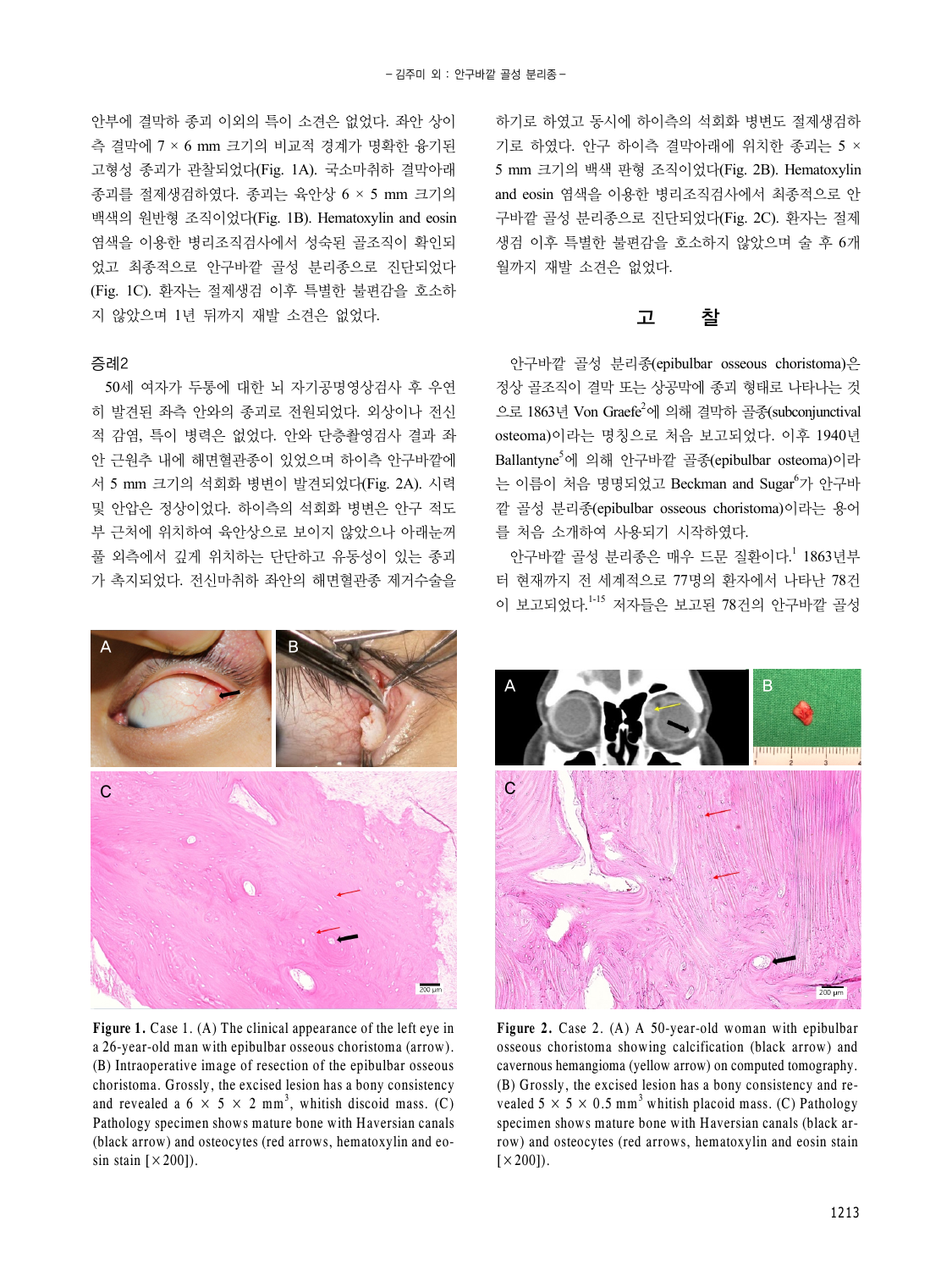분리종 증례에 대해 문헌 고찰을 시행하고 저자들이 경험 한 증례 2건의 임상양상을 이와 비교하고자 하였다.

성별이 명시된 53건의 안구바깥 골성 분리종 중에서 34건 (64.2%)이 여성에서 발생하였고, 좌우가 명시된 54건의 안 구바깥 골성 분리종 중 34건(62.9%)이 우안에 위치하여, 여 성과 우안에서 더 많이 보고되었으나, 저자들이 경험한 증 례는 남, 여 1명씩이었고, 2안 모두 좌안에서 발생하였다. 발견된 위치가 명시된 68건의 증례 중 52건(76.5%)이 상 이측에 위치하여 가장 흔한 위치였으며, 이측 14건(20.5%), 하이측 1건(1.5%), 상측 1건(1.5%)의 순서로 나타났다. 저 자들이 소개한 증례 1은 상이측 결막아래에 위치하여 안구 바깥 골성 분리종의 전형적인 임상양상을 보였다. 그러나 증례 2는 하이측 결막아래에서 안구바깥 골성 분리종이 위 치한 경우로 현재까지 보고된 증례들과 비교할 때 매우 드 문 위치였다.

안구바깥 골성 분리종은 대체로 결막아래 혹은 테논에 결합된 형태로 발견된다. <sup>1</sup> 그러나 상공막에 단단하게 부착 되어 있거나 $^{1,3,7}$  외안근을 침범한 형태가 발견되기도 한다. $^1$ 종괴의 부착 정도에 대해 기술한 증례 49건을 종합해보면 30건은 결막 아래 혹은 테논낭에 느슨하게 결합한 형태로 발견되었고(61.2%), 12건은 상공막에 단단하게 부착된 형 태로 발견되었다(24.5%). 외안근막에 부착된 형태로 발견 된 종괴도 7건(14.3%) 보고되었으며, 이 중 6건은 외직근, 1건은 상직근에 부착된 형태였다.<sup>1</sup> 저자들이 경험한 두 증 례 모두 결막하에 느슨하게 결합한 형태로 주위 조직과의 단단한 부착은 관찰되지 않았다.

안구바깥 골성 분리종의 발병 기전은 명확하지 않다.<sup>4</sup> 외 상이나 염증이 종괴의 발생과 성장을 촉진한다고 주장하는 일부 보고가 있다. <sup>1</sup> 그러나 안구바깥 골성 분리종은 배아 만능 중간엽(pluripotential mesenchyme)의 비정상적 발달 에 의한 선천적 병변이며 그 크기가 증가하지 않는다는 것 이 지배적 이론이다. <sup>8</sup> 안구바깥 골성 분리종은 양성 종양으 로 지금까지 안구바깥 골성 분리종이 안구 내로 침범하거 나 악성 변화를 보인 보고는 없다. 9

종괴가 발견된 나이는 출생 직후부터 79세까지 다양한 데, Tsai et al10은 우연히 발견된 안구바깥 골성 분리종을 79세의 환자에서 보고한 바 있다. 저자들이 경험한 두 증례 모두 환자가 특별한 증상이나 징후를 느끼지 못한 채 생활 하다가 우연히 병변을 발견하였다. 이처럼 안구바깥 골성 분리종은 선천적 병변이라 여겨짐에도 증상을 유발하는 경 우가 많지 않아 어떤 연령의 환자에서도 진단될 수 있다.

안구바깥 골성 분리종은 전형적인 조직검사 양상을 보인 다. <sup>3</sup> 전체적 조직은 성숙된 골조직이 섬유결합조직에 둘러 싸인 모습이며 하버스관을 동심원 형태로 겹겹히 둘러싼

골층판의 모습이 특징적으로 나타난다. <sup>1</sup> 대부분의 안구바 깥 골성 분리종은 독립된 형태로 존재하나 총 80건 중 11건 (13.8%)의 증례보고에서 다른 분리종과 동반된 안구바깥 골성 분리종을 보고하였다.<sup>1,3,4</sup> 이들은 골조직 외에 연골, 눈물샘, 신경, 결합조직, 지방조직으로 이루어진 분리종을 동반하고 있었다.

안구바깥 골성 분리종은 진단 및 미용적 목적으로 환자 가 제거를 원할 때, 또는 염증이나 눈물흘림 등의 증상을 유발할 때 수술적 제거를 시행할 수 있다.<sup>9</sup> 수술적 제거가 고려될 경우 술 전 영상학적 검사가 유용하다.<sup>1</sup> 술 전 전산 화단층촬영 또는 초음파촬영을 통해 술자는 종괴가 공막이 나 외안근에 단단하게 유착되어 있는지를 알 수 있고 이로 인해 수술 중 예상치 못한 안구천공이나 외안근 파열을 대 비할 수 있기 때문이다. <sup>1</sup> 또한 병변이 직근과 공막에 단단 하게 유착될 경우도 있어 술자는 영상학적 검사 후 사시수 술, 드물게는 공막이식도 염두에 두고 수술에 임해야 한다.<sup>8</sup>

저자들은 우연히 발견된 결막하 종괴에 대한 절제술 시 행 후 안구바깥 골성 분리종을 진단한 2예를 보고하고자 한다. 안구바깥 골성 분리종은 드문 질환이지만 어떤 연령 과 성별의 환자에서도 진단될 수 있다. 따라서 특히 상이측 에서 무증상의 결막하 혹은 안구바깥의 종괴가 발견될 경 우 안구바깥 골성 분리종을 염두에 두어야 하겠다.

## **REFERENCES**

- 1) Gayre GS, Proia AD, Dutton JJ. Epibulbar osseous choristoma: case report and review of the literature. Ophthalmic Surg Lasers 2002;33:410-5.
- 2) Von Graefe A. Tumor in submucossal tissue from peculiar lid-conjunctiva. Klin Monbl Augenheilkd 1863;1:23.
- 3) Shields CL, Qureshi A, Eagle RC Jr, et al. Epibulbar osseous choristoma in 8 patients. Cornea 2012;31:756-60.
- 4) Vachette M, Moulin A, Zografos L, Schalenbourg A. Epibulbar osseous choristoma: a clinicopathological case series and review of the literature. Klin Monbl Augenheilkd 2012;229:420-3.
- 5) Ballantyne AJ. Two cases of epibulbar osteoma. Ophthalmologica 1940;99:87-95.
- 6) Beckman H, Sugar HS. Episcleral osseous choristoma--report of two cases. Arch Ophthalmol 1964;71:377-8.
- 7) Kong FX, Zou JY, Ma X. Epibulbar osseous choristoma in the lateral rectus. Chin Med J (Engl) 2017;130:1763-4.
- 8) Duke-Elder S. System of ophthalmology. Vol. 3. London: Kimpton, 1964;820-5.
- 9) Daicker BC, Perren B. Epibulbar osteoma combined with dermolipoma. Ophthalmologica 1977;174:58-60.
- 10) Tsai AS, Lee KY, Al Jajeh I, et al. Epibulbar osseous choristoma: a report of two cases. Orbit 2008;27:231-3.
- 11) Bicer T, Soylemez H. Epibulbar osseous choristoma. Case Rep Ophthalmol Med 2014;2014:292619.
- 12) Ponnudurai T, Louisraj S, Salman A. Epibulbar osseous chori-